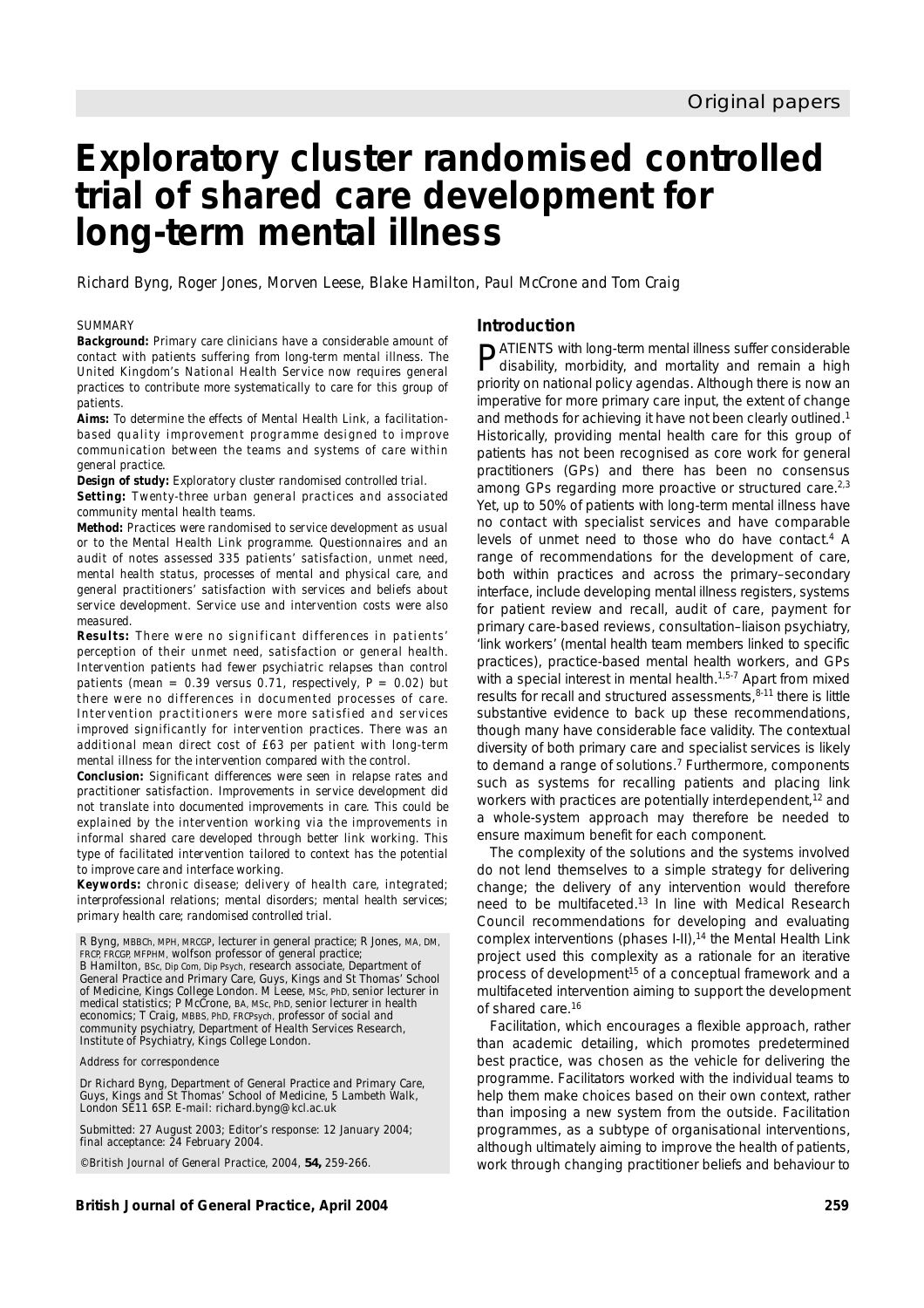# **HOW THIS FITS IN**





Patients with long-term mental illness who are seen mainly in primary care have significant

unmet needs. Few interventions have been shown to have an impact on care in general practice and, although there are many recommendations, there is little agreement about which interventions or components of shared care constitute good practice.

#### *What does this paper add?*

A low-cost facilitated general practice and mental health teambased complex intervention improved partnership working between primary and secondary care and was associated with a reduction in recorded relapses. Facilitation programmes, which are sensitive to local conditions, have the potential to bring about significant improvements to neglected areas of primary and community care.

develop systems and improve practice during contact with patients.17 We therefore used a pragmatic exploratory (phase II) cluster-based randomised controlled trial to evaluate the Mental Health Link intervention by looking at its impact on three levels: practice, practitioner, and patient.

# **Method**

# *Selection and randomisation of practices*

Approval was obtained from Lewisham Ethics Committee. We sent a recruitment advertisement to the 152 general practices within the Lambeth, Southwark and Lewisham Health Authority in Southeast London, and the 26 practices that expressed an interest were sent an information pack outlining the research. Of these, 24 practices agreed to participate. We sent questionnaires to the 96 GPs from the participating practices to assess their interest in long-term mental illness and satisfaction with specialist services.

The practices were randomised to receive the Mental Health Link intervention or to continue with usual service provision. We stratified the practices according to both size of partnership and interest in mental health. These two factors were balanced across intervention and control groups using the randomisation technique of 'minimisation' carried out independently by the statistician.18

# *The intervention*

The quality improvement intervention was delivered by three researchers, two of whom had experience of the delivery of primary mental health care. Researchers were trained in facilitation methods, and to follow a flexible protocol over three 3-hour sessions.19 They were allocated the intervention general practices and worked with small joint working groups of professionals and managers drawn from each practice and its associated community mental health team. Each group was given the option of inviting patients to join the group. Box 1 outlines the core components of the intervention. At the first meeting the group considered local needs and considered visions for change. Over two to three subsequent meetings the group worked through a series of

#### **Initial assessment**

- Assessing epidemiological needs numbers of patients
- Obtaining patients' views on needs local focus groups and national literature
- Sharing visions for change primary care and mental health team

#### **Developing a shared care agreement**

- The role of linked workers and/or psychiatrists taking direct referrals, providing advice on referrals, screening referrals, providing advice about the trust
- Meetings linked workers attending GP meetings, joint clinical review meetings
- Formal communication guidelines written referrals, discharge, significant specialist or GP contacts, GP input to care programme approach
- Detailing responsibilities for groups of patients for example, for physical health, for mental health if under or not under specialist care

#### **Developing systems**

- Constructing a disease register for long-term mental illness
- Setting up paper or electronic databases for patients' clinical details
- Systems for recall • Training needs assessment
- Audit

*Box 1. Facilitating decisions about shared care for long-term mental illness.* 

options for the configuration of shared care, outlined in a tool kit. It focused on appointing and developing the role of a linked specialist mental health worker and planning the chronic disease management systems within the practice. In particular, the placement of 'aligned caseload' link workers, in which the linked community mental health worker has a majority of cases from one practice, was encouraged. The tool kit gave guidance on setting up registers, databases, audits, and systems of recall. An annual joint review of patients' notes was recommended in order to detect and address unmet mental and physical healthcare needs. The facilitators produced a tailored shared care agreement based on these discussions. They also arranged follow-up at 3 months and 1 year, and assistance with systems development where appropriate. Payments of about £2000 (dependant on practice size) were made to the practices.

# *Outcome measures*

The pilot year was used to develop and test possible outcome measures. The use of health status outcome measures,<sup>20</sup> requiring large numbers of long interviews with patients who were difficult to track down owing to intermittent contact with services, was shown to be impractical. No previously validated instruments measured the main domains of interest. Existing outcome measures from across the possible levels of change were therefore chosen and adapted for primary care, or developed *de novo*, as summarised with examples in Table 1.

For the primary outcome measure, patients' satisfaction with care and their perception of unmet need were measured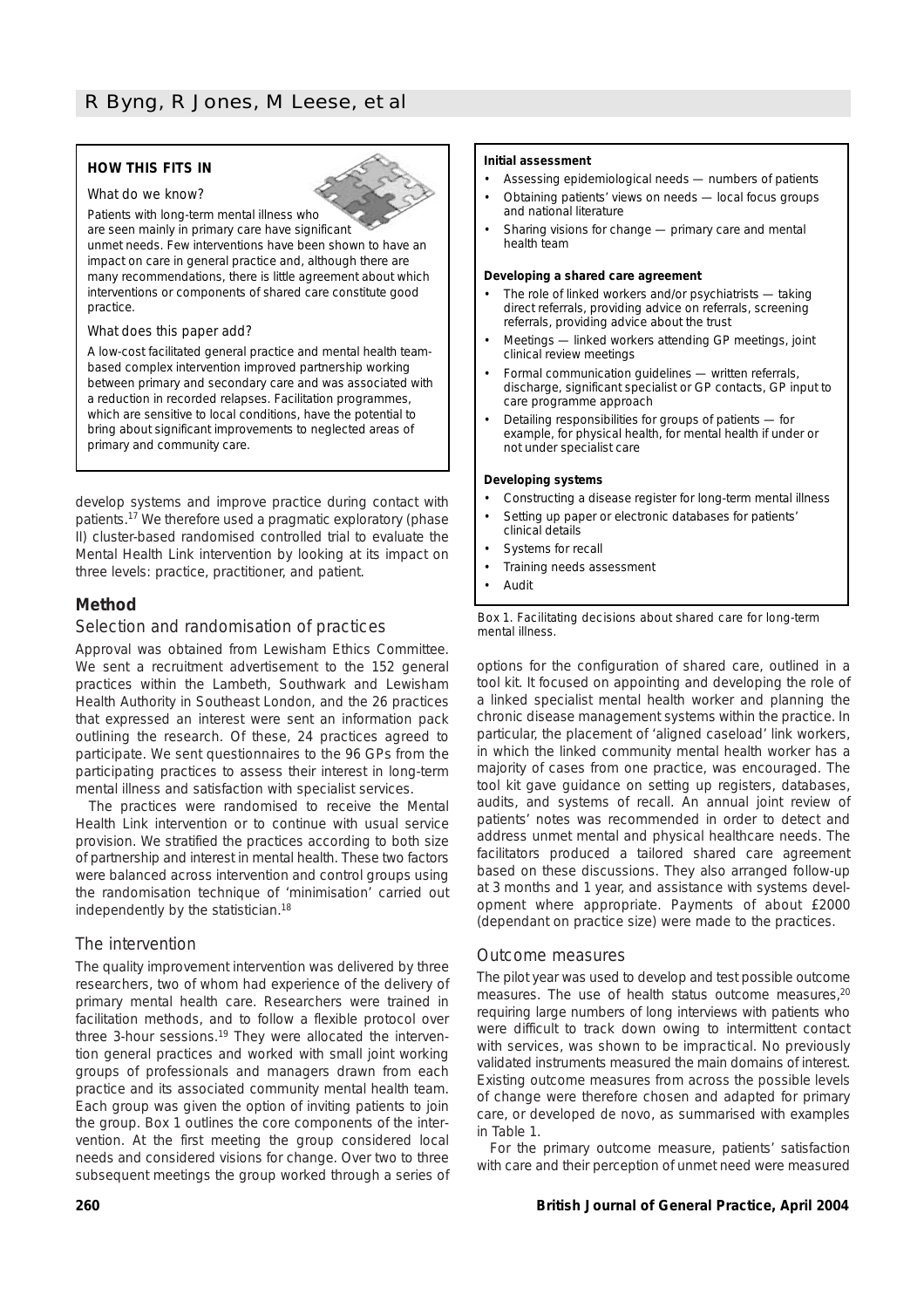by adapting two previously validated questionnaires to the context of primary mental health care.<sup>21,22</sup> Scores, derived from primary care case notes, for the quality of care patients received for different aspects of mental and physical health, were constructed to reflect recommended practice; a 'severity of mental illness score', based on criteria in the global assessment of functioning,<sup>20</sup> and relapse rates were also determined from the notes. Service use data were collected from case notes and a patient questionnaire.23 Logs of the time devoted to the intervention and usual service development were maintained. We used the results of a questionnaire sent to a reference panel of 28 patients and professionals to rank the importance of the areas of outcome in the note audit.

# *Inclusion criteria, recruitment, and follow-up of patients*

We created a sample frame of patients with long-term mental illness in each practice from three sources: the mental health teams' databases, the practices' databases, and GPs' recall from memory. The definition of long-term mental illness was based on the 'three Ds' model of diagnosis, disability, and duration,24 and it included all patients with chronic psychosis requiring even minimum care, and those with ongoing and significantly disabling neuroses, such as chronic depression or chronic anxiety, but excluded those with predominantly drug and alcohol dependency or personality disorders. A list of patients for each practice was sent to their usual GP and the practice manager, who checked contact details and suitability in terms of risk to others and vulnerability.

Questionnaire data were collected at baseline (T1) and at 18–24 months after the intervention started (T2). Written consent was obtained while requesting the T1 questionnaire in all but one practice, where it was obtained prior to the questionnaire. Non-responders were followed up by telephone calls from care coordinators, and at follow-up by home visits. We gave patients £5 gift vouchers in recognition of their time for each questionnaire completed. Notes were audited for periods covering 1 year before and 1 year after the intervention.

# *Blinding*

Within this cluster trial the 'participants' include the practices, the professionals, the researchers and also the patients. Patients were unaware of the status of their practice. The professionals were aware of their practice's status and the

*Table 1. Range of outcome measures used in the exploratory randomised controlled trial before and after intervention.*

| Outcome                                                                                                | Measure or scale (with examples where applicable)                                                                                                                                                                                                                                                                                                                                                                                                                                                                                                                                         |
|--------------------------------------------------------------------------------------------------------|-------------------------------------------------------------------------------------------------------------------------------------------------------------------------------------------------------------------------------------------------------------------------------------------------------------------------------------------------------------------------------------------------------------------------------------------------------------------------------------------------------------------------------------------------------------------------------------------|
| Patient level                                                                                          |                                                                                                                                                                                                                                                                                                                                                                                                                                                                                                                                                                                           |
| 1. General and mental health                                                                           | • Single 7-point one-dimensional self-rating scale of general health in patient questionnaire.<br>• Ordinal 4-point scale for mental health symptoms and functioning rated by researcher from GP<br>notes (derived from global assessment of functioning <sup>20</sup> ).<br>• Number of relapses (deteriorations in mental state) documented in notes.                                                                                                                                                                                                                                   |
| 2. Met and unmet need                                                                                  | Adapted version of the Camberwell assessment of need <sup>21</sup> (nine items examining met and unmet<br>needs for care such as medication, emotional support, financial advice).                                                                                                                                                                                                                                                                                                                                                                                                        |
| 3. Patients' satisfaction with services                                                                | Nineteen-item satisfaction questionnaire on a scale of 1-5, based on a previously validated format <sup>22</sup><br>adapted for primary care to examine:<br>• physical care (for example, provided by GP or nurse);<br>• mental health care (for example, provided by GP, counsellor or psychiatrist);<br>• interface work (for example, communication and joint working);<br>• information/access to services (for example, written information, access to advice).<br>The format also allowed patients to express their perceived unmet need for services they had not<br>received.     |
| 4. Quality of process of care                                                                          | Presence of 54 key criteria in practice notes <sup>a</sup> for the following areas of care:<br>• continuity (percentage of consultations with most commonly seen GP);<br>• physical health care (for example, investigations and referrals made);<br>• health promotion (for example, cervical smears up to date and blood pressure measured);<br>• mental health assessment in primary care (for example, mental state examined, carers needs<br>assessed);<br>• active mental health management (for example, medication changed or referral made);<br>• communication to primary care. |
| Practitioner level                                                                                     |                                                                                                                                                                                                                                                                                                                                                                                                                                                                                                                                                                                           |
| 5. GPs' satisfaction and attitude                                                                      | Fourteen-item questionnaire regarding satisfaction with services and interest in mental health on<br>5-point scales.                                                                                                                                                                                                                                                                                                                                                                                                                                                                      |
| Practice community mental health<br>team level                                                         |                                                                                                                                                                                                                                                                                                                                                                                                                                                                                                                                                                                           |
| 6. Service development for<br>long-term mental illness                                                 | Presence of key service developments for long-term mental illness in primary care (register, patient<br>database, link worker operating, meetings with community mental health team, recall or review of<br>patients for physical and mental health).                                                                                                                                                                                                                                                                                                                                     |
| Cost                                                                                                   |                                                                                                                                                                                                                                                                                                                                                                                                                                                                                                                                                                                           |
| 7. Cost and quantity of care<br>provision at primary and<br>secondary levels. Cost of<br>intervention. | • Adapted client service receipt interview. <sup>23</sup><br>• Staff and research team time to set up Mental Health Link or involvement in service development<br>for long-term mental illness.                                                                                                                                                                                                                                                                                                                                                                                           |

aMaximum of 16 sets per practice.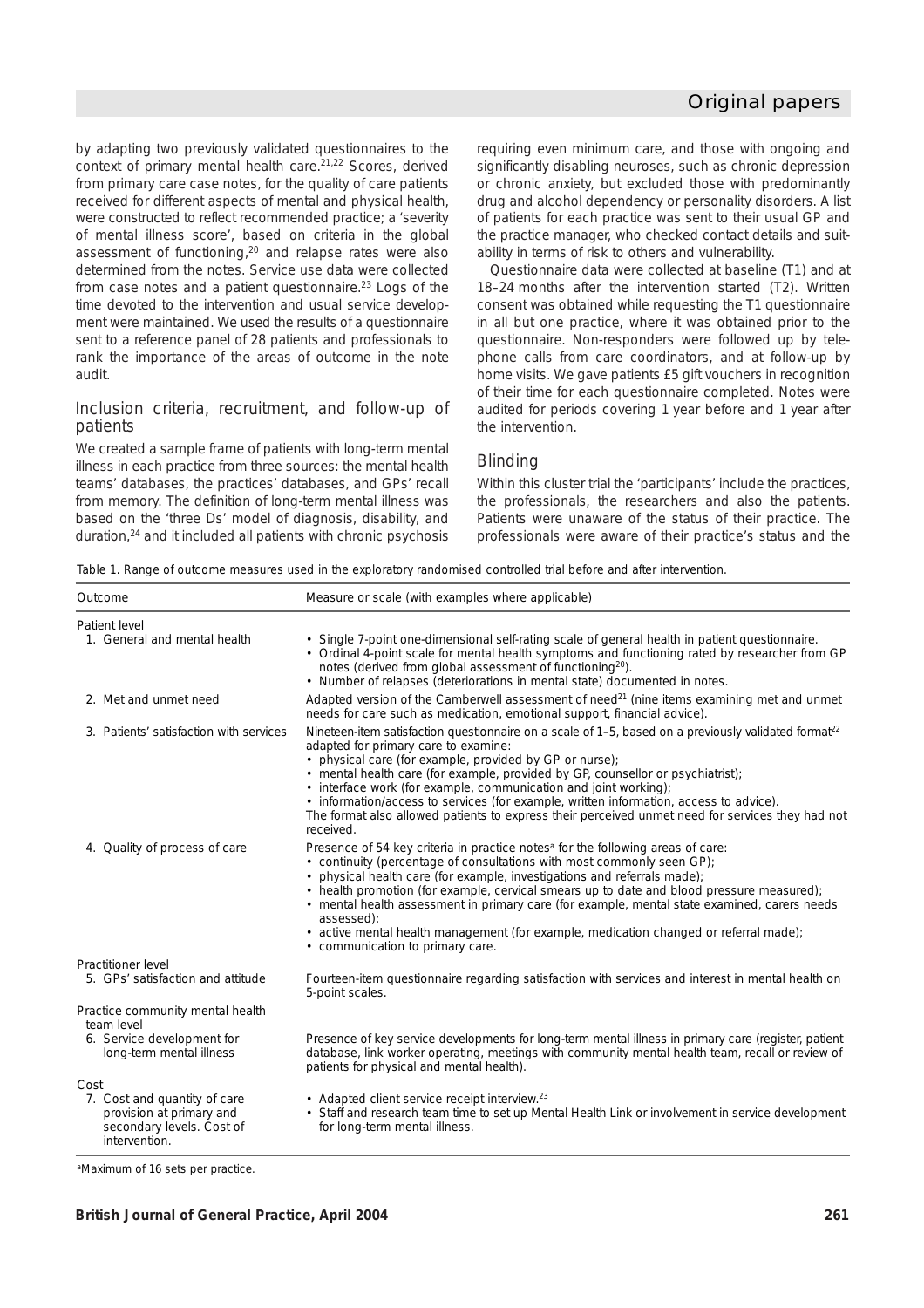|         | Table 2. Characteristics of patients in control and intervention |  |  |
|---------|------------------------------------------------------------------|--|--|
| groups. |                                                                  |  |  |

| Patient<br>characteristic                                                                                               | Intervention group<br>$n$ (%)            | Control group<br>$n (\%)$             |
|-------------------------------------------------------------------------------------------------------------------------|------------------------------------------|---------------------------------------|
| Sex ( $n = 335$ )<br>Male<br>Female                                                                                     | 83 (45)<br>101 (55)                      | 76 (50)<br>75 (50)                    |
| Diagnostic group ( $n = 344$ )<br>Chronic psychosis<br>Bipolar disorder<br>Chronic depressive or<br>neurotic conditions | 104 (57)<br>24 (13)<br>56 (30)           | 87 (58)<br>20(13)<br>44 (29)          |
| Severity of illness<br>Well<br>Mild<br>Moderate<br>Severe                                                               | 13 (14)<br>32 (34)<br>37 (39)<br>13 (14) | 10(13)<br>23 (30)<br>32(43)<br>10(13) |
| Under specialist care                                                                                                   | 120 (76)                                 | 100 (75)                              |
| Past harm to self                                                                                                       | 26 (16)                                  | 19 (14)                               |
| Past harm to others                                                                                                     | 12(8)                                    | 22 (16)                               |
| Ethnic grouping $(n=142)$<br><b>Black</b><br>White, British<br>Other ethnic group                                       | 17(23)<br>44 (60)<br>12 (17)             | 13 (19)<br>39 (57)<br>17(25)          |
| Accommodation ( $n = 134$ )<br>Own or partner's<br>Rented<br>Supported                                                  | 10(14)<br>58 (82)<br>4(6)                | 12 (19)<br>46 (74)<br>4(7)            |
| Main income ( $n = 139$ )<br>Salary<br><b>Benefits</b><br>Pension                                                       | 12 (17)<br>56 (78)<br>4(5)               | 5(8)<br>52 (78)<br>10 (15)            |
| Employment ( $n = 137$ )<br>Unemployed<br>Employed/self-employed<br>Other                                               | 46 (67)<br>11(16)<br>16 (12)             | 46 (67)<br>7(11)<br>20(17)            |

facilitators were aware only of the status of the practices they facilitated, with the exception of one researcher who was initially providing blinded mentoring to the facilitators but in time took over the facilitation of all practices. The researchers were responsible for collecting questionnaire data from practices they were not facilitating and were therefore blind to the status of patients from those practices. Eighty-one per cent of note audits were carried out by a new researcher, blind to all but one practice; one researcher carried out 19% of note audits unblinded.

# *Analysis*

It was not possible to calculate an accurate sample size, as the principal outcome measure was a newly adapted questionnaire with unknown properties. A pragmatic estimate of 400 patients was made. Allowing for a 60% return rate at baseline and 80% for follow-up, this would provide nearly 200 patients for analysis, which would be sufficient to detect with 80% power a moderate (0.5) effect size at patient level, assuming a relatively small (0.025) intra-class correlation and about eight patients per practice.

The questionnaire data were recoded as recommended;<sup>22</sup> services that were not received but wanted by patients were scored 2/5 for satisfaction, whereas those not received or wanted scored 4/5. The total number of met and unmet needs were calculated for each patient. Individual 'items of care provided' outcome frequency data, such as the number of times health promotion advice was recorded, were standardised to have unit standard deviation and totalled to form 'area of care' scores, described in Table 1. These area of care scores, standardised by dividing by the upper limit of the range for each area and weighted by multiplying by the panel's mean rating, were added together to give a total score for 'process of care'. At the practice level, assigning a point for each component of service development where an improvement had occurred created a total 'practice development score'. Costs were calculated by multiplying service and implementation data by the relevant unit costs.25

Univariate analyses were performed using  $\gamma^2$  and Fisher's exact tests or McNemar's test for T2/T1 comparisons (categorical data); Mann–Witney tests were performed for single practice level comparison, and paired *t*-tests for T2/T1 GP comparisons were used for continuous data. The estimated effects of the intervention at patient and GP levels were found from ANCOVAs, comparing the outcomes for the two groups at T2, adjusting for the T1 value. Simes' test was used to adjust for multiple outcomes.<sup>26</sup> The analyses were carried out in STATA, using random effects regression with robust variance estimates for the patient data (the random effects being contributed by the practices).27 This allowed for the effect of clustering of patients within practices on standard errors and *P*-values. Cost comparisons were made using regression analysis, clustered for practice. Non-parametric bootstrapped 90% confidence intervals (CIs) were generated in order to deal with the skewness of the cost data.<sup>28</sup>

# **Results**

The impact of Mental Health Link on practices, practitioners, patients, and costs are described.

# *Practices*

One control practice withdrew from the study, leaving 11, whereas 12 practices received the intervention. Control and intervention practices were similar with respect to staff retention. There was a wide spread in practice size although only one single-handed practice took part. There was an even mix of urban and inner-city practices, and an even balance across community mental health team areas. More control practices had allocated link workers at the start of the study. The majority provided chronic disease care and were involved in teaching. There was increased computerisation in control practices, with nine compared with three intervention practices inputting consultation data (Fisher's exact test  $P = 0.012$ .

Each intervention practice received the core components of the intervention in the form of a series of three to four facilitated joint working group meetings, payment and a tool kit. There were a number of deviations from the intervention protocol: only two joint working groups actively wanted to involve service users; attendance by psychiatrists, practice managers and practice nurses was variable; and for four practices, there were significant delays in setting up meetings. In three of these practices, systems development continued beyond the study period. The extent to which practices

## **262 British Journal of General Practice, April 2004**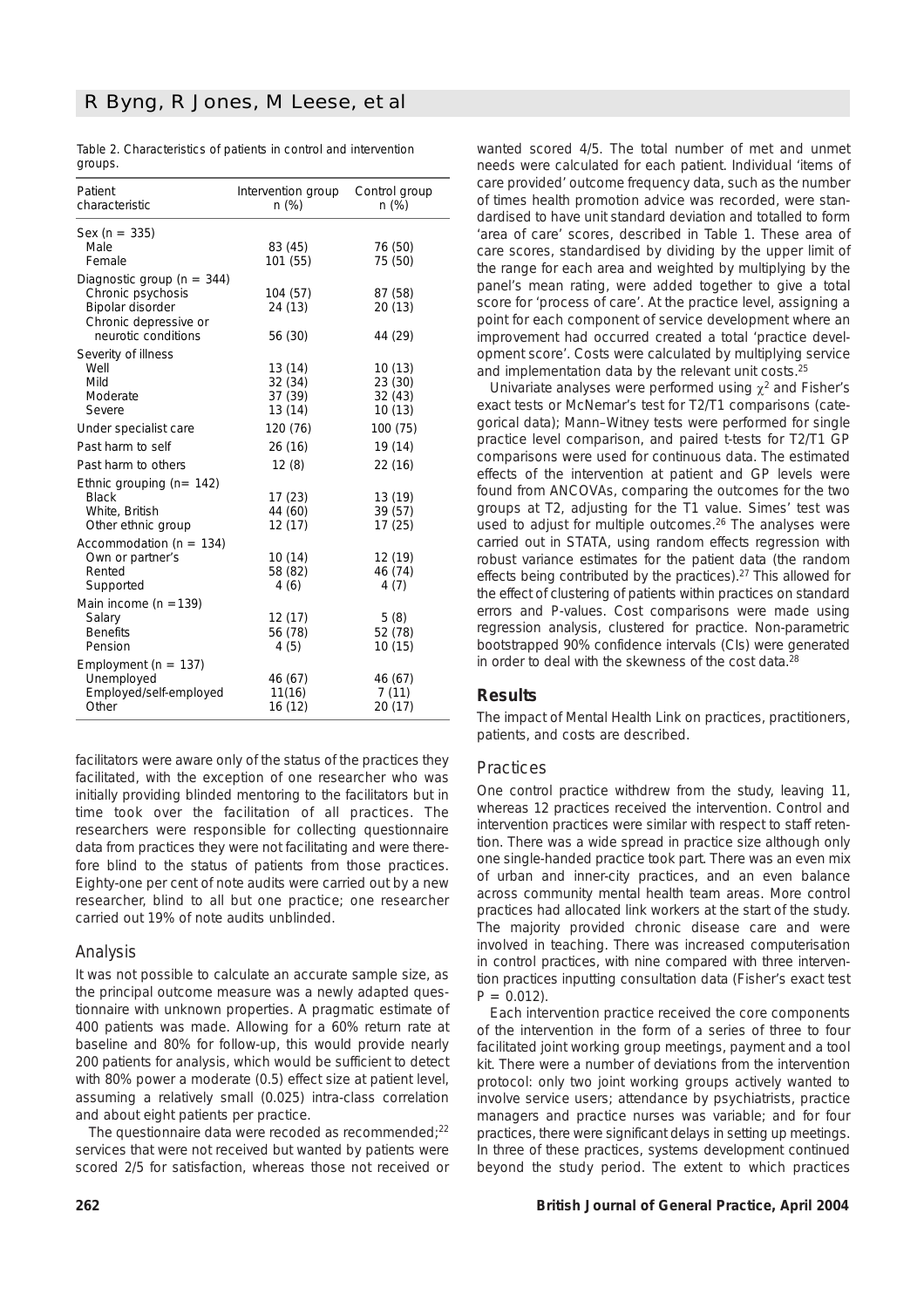# Original papers



*Figure 1. Pathways for patients and data collection in Mental Health Link randomised controlled trial.*

both accepted support from the facilitators beyond the joint working group meetings and participated in service development was variable.

Active link working in intervention practices increased (from one to five practices) and declined in control practices (from six to four). Control practices recorded more long-term mental illness registers at the beginning, which declined (from seven to four), whereas intervention practices showed an increase (from five to ten). There were also improvements in systematic review and recall (from nought to seven) for intervention practices; these were intermittent in three, discontinued in two and sustained in only two practices. There were few changes in other areas such as carers groups and training. The 'practice development score', the number of improvements in key areas per practice, was significantly better for the intervention practices (control mean  $= 2.9$ versus intervention mean =  $0.7$ , Mann–Witney,  $P = 0.003$ ).

# *General practitioners*

The questionnaire return rate was 86% at T1 and, among those who responded at baseline and who were still working as GPs in the same practices at T2 ( $n = 71$ ), the return rate was 92%. Although interest in mental health did not

#### **British Journal of General Practice, April 2004 263**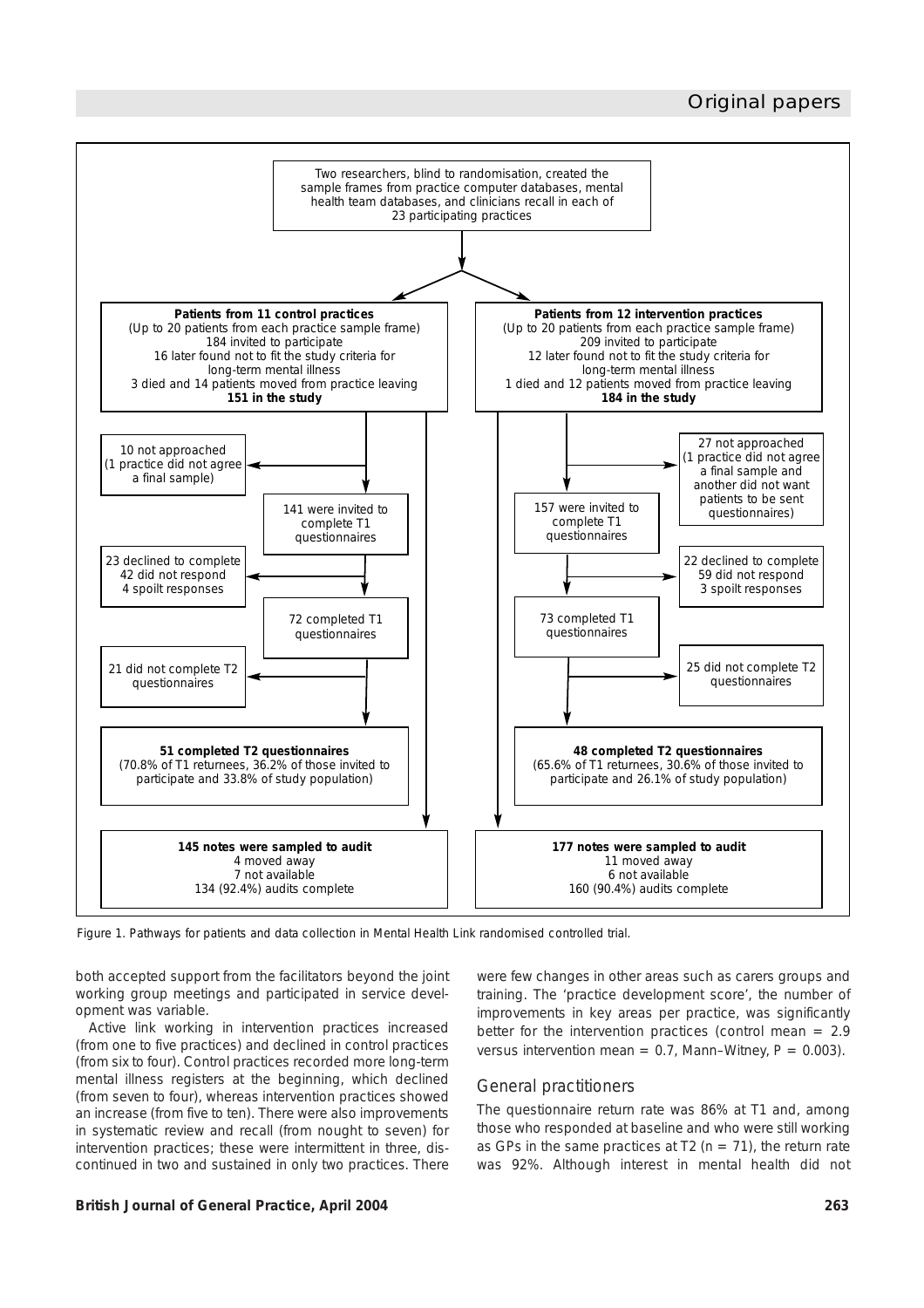# R Byng, R Jones, M Leese, *et al*

|                                        |                  | Mean scores<br>at baseline and follow-up <sup>a</sup> | Intervention versus control                                                          |                          |            |
|----------------------------------------|------------------|-------------------------------------------------------|--------------------------------------------------------------------------------------|--------------------------|------------|
| Variable                               | Mean at baseline | Mean at follow-up                                     | Adjusted difference <sup>b</sup><br>between control and<br>intervention at follow-up | 95% CI<br>for difference | $P$ -value |
| Patients' views from questionnaires    |                  |                                                       |                                                                                      |                          |            |
| $(n = 99)$                             |                  |                                                       |                                                                                      |                          |            |
| Lack of wellbeing (7-point scale)      |                  |                                                       |                                                                                      |                          |            |
| Intervention                           | 3.69             | 3.41                                                  |                                                                                      |                          |            |
| Control                                | 3.76             | 3.46                                                  | $-0.03$                                                                              | $-0.79$ to 0.73          | 0.93       |
| Total satisfaction (scale of 1-5)      |                  |                                                       |                                                                                      |                          |            |
| Intervention                           | 3.73             | 3.71                                                  |                                                                                      |                          |            |
| Control                                | 3.66             | 3.66                                                  | $-0.01$                                                                              | $-0.21$ to $0.18$        | 0.88       |
| Total met need (out of nine needs)     | 2.12             | 2.23                                                  |                                                                                      |                          |            |
| Intervention<br>Control                | 2.22             | 2.43                                                  | $-0.27$                                                                              | $-0.46$ to $1.00$        | 0.46       |
| Total unmet need (out of nine needs)   |                  |                                                       |                                                                                      |                          |            |
| Intervention                           | 1.58             | 1.49                                                  |                                                                                      |                          |            |
| Control                                | 1.51             | 1.31                                                  | $-0.02$                                                                              | $-0.56$ to 0.51          | 0.94       |
|                                        |                  |                                                       |                                                                                      |                          |            |
| Outcomes from note audit ( $n = 304$ ) |                  |                                                       |                                                                                      |                          |            |
| Severity of illness (4-point scale)    |                  |                                                       |                                                                                      |                          |            |
| Intervention                           | 2.53             | 2.56                                                  |                                                                                      |                          |            |
| Control                                | 2.34             | 2.46                                                  | 0.21                                                                                 | $-0.01$ to $0.42$        | 0.06       |
| Number of relapses                     |                  |                                                       |                                                                                      |                          |            |
| Intervention                           | 0.56             | 0.66                                                  |                                                                                      |                          |            |
| Control                                | 0.39             | 0.71                                                  | 0.28                                                                                 | 0.08 to 0.49             | 0.01       |
| Total score for 'process of care'      |                  |                                                       |                                                                                      |                          |            |
| (observed range of 0-24)               |                  |                                                       |                                                                                      |                          |            |
| Intervention                           | 7.04             | 7.30                                                  |                                                                                      |                          |            |
| Control                                | 5.69             | 6.40                                                  | 0.55                                                                                 | $-0.44$ to $1.54$        | 0.27       |

*Table 3. Differences between global scores for health and care derived from note audits and questionnaires: intervention versus control.* 

aFurther standard deviations, intra-class correlation co-efficients and adapted scales are available from authors. **bControlling for baseline scores** and allowing for clustering of patients within practices.

change during the course of the trial or differ between groups, intervention GPs reported greater improvement in satisfaction with specialist services, on a scale of one to five, compared with control GPs, allowing for baseline data and clustering within practices (improvement of 0.67 for intervention versus 0.29 for control, adjusted difference  $=$ 0.46, 95% CI =  $-0.74$  to 0.18,  $P = 0.001$ ).

### *Patients*

A total of 335 patients were included in the study and of these, 298 were invited to complete an initial questionnaire. After following up non-responders with a further questionnaire, 145 (49%) valid questionnaires were returned, and of these, after reminders and home visits, valid follow-up questionnaires were completed by 51 control and 48 intervention practice patients (68%). A total of 294 (91%) note audits of the 322 attempted were completed. Figure 1 provides a detailed account of the patients' progress though the trial in line with the CONSORT agreement.

Table 2 shows the sociodemographic characteristics, the mental health-related patient descriptors and the questionnaire responses, comparing intervention with control patients. The mean ages of intervention and control patients were 41 and 42 years, respectively. The broad diagnostic categories were established on the basis of diagnoses used by community mental health teams or, where this was not available, according to medication and clinical details; 70% of patients had a diagnosis of chronic psychosis or bipolar affective disorder. There were no significant differences between control and intervention patients, with the exception that more control patients were recorded as having harmed others in the past ( $\chi^2 = 5.6$ ,  $P = 0.018$ ). There were no statistically significant differences in characteristics of those responding to both questionnaires compared with others, nor any differences between T2 responders and T1-only responders with respect to baseline outcome measures.

A summary of results for patient level outcomes is shown in Table 3. After controlling for baseline and allowing for clustering of patients within practices, there were no significant differences between control and intervention practices for patients' perception of their general health, unmet need, or satisfaction with services. However, there was a significant difference in the number of relapses with more documented in the control practices compared with the intervention practices (adjusted difference =  $0.28$ ,  $95\%$  CI =  $0.08$  to  $0.49$ ,  $P = 0.01$ ). The severity of mental illness showed a borderline significant difference between control and intervention adjusted for baseline (adjusted difference =  $0.21$ , 95% CI =  $-0.01$  to 0.42,  $P =$ 0.06). These two results were very similar when calculated by excluding cases where the observer was not blind  $(P = 0.02)$ and  $P = 0.06$ , respectively). Using the Simes' test<sup>26</sup> to adjust for multiple outcomes, there was still borderline evidence for improvement in these two measures of mental health. There were no significant differences between the processes of physical and mental health care documented.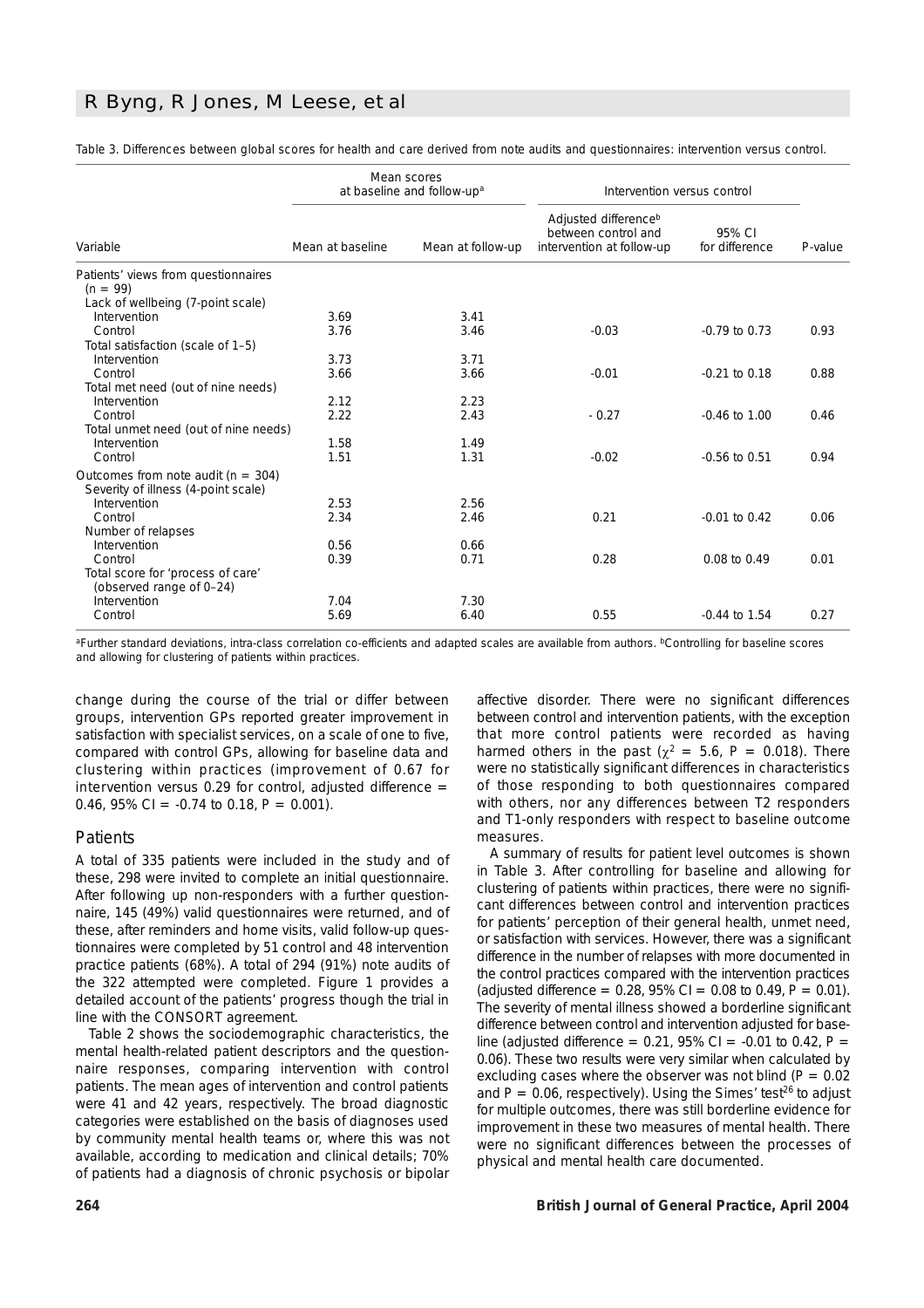| Table 4. Service development and service costs 1999/2000 (£). |  |  |  |  |  |
|---------------------------------------------------------------|--|--|--|--|--|
|---------------------------------------------------------------|--|--|--|--|--|

| Cost element              | Control<br>group <sup>a</sup><br>mean (SD) | Intervention<br>groupb<br>mean (SD)  | 90% CL of<br>difference <sup>c</sup>  |
|---------------------------|--------------------------------------------|--------------------------------------|---------------------------------------|
| Service development costs |                                            |                                      |                                       |
| Practice start-up         | 30(84)                                     | 63 (36)                              | $-17$ to 69                           |
| On-going practice         |                                            |                                      |                                       |
| development               | 28 (48)                                    | 73 (40)                              | 11 to 72                              |
| <b>CMHT</b> service       |                                            |                                      |                                       |
| development               | 56 (98)                                    | 39 (37)                              | $-81$ to 30                           |
| Total development costs   | 113 (219)                                  | 176 (89)                             | -92 to 151                            |
| Service costs             |                                            |                                      |                                       |
| Inpatient costs           |                                            |                                      |                                       |
| <b>Baseline</b>           |                                            |                                      | 2327 (6297) 2006 (5451) -2467 to -246 |
| Follow-up                 | 1036 (3514)                                |                                      | 778 (4007) -1776 to 117               |
| Community costs           |                                            |                                      |                                       |
| <b>Baseline</b>           | 333 (283)                                  | 353 (315)                            | 6 to 160                              |
| Follow-up                 | 421 (320)                                  | 348 (303)                            | -105 to 32                            |
| <b>Medication costs</b>   |                                            |                                      |                                       |
| <b>Baseline</b>           | 370 (610)                                  | 674 (1048)                           | 18 to 317                             |
| Follow-up                 | 525 (895)                                  | 586 (989)                            | $-364$ to $-14$                       |
| Total service costs       |                                            |                                      |                                       |
| <b>Baseline</b>           |                                            | 3030 (6391) 3034 (5904) -2266 to -73 |                                       |
| Follow-up                 | 1982 (3735)                                |                                      | 1711 (4246) -2052 to 11               |
| Total costs               |                                            | 3147 (5923) 1887 (4253) -1973 to 132 |                                       |

 $a(n = 134)$ .  $b(n = 160)$ . Estimated from a bootstrapped clustered regression model. CMHT = community mental health team.  $SD =$ standard deviation.

#### *Health economics*

Table 4 summarises the costs of the intervention and the associated patient costs. The direct development costs per patient with psychosis (assuming 15 patients with chronic psychosis per 2000 registered in this predominantly inner-city setting) for practices in the Mental Health Link implementation group ranged from £46 to £347 (mean = £176, standard deviation =  $£95$ ); these were, on average,  $£63$  higher per patient than development costs reported by the control practices and associated community mental health teams. At baseline there was a significant difference in inpatient costs (which were higher for the control group) and controlling for this meant that the inpatient costs difference at follow-up was not significant. Medication costs were significantly higher for the intervention group at baseline whereas this was reversed at follow-up.

#### **Discussion**

The study found mixed results with respect to outcomes at different levels. There were significant improvements in link working, practice systems, and GP satisfaction with services. Significant improvements were seen in the relapse rates of intervention compared with control patients; these were of borderline significance after adjusting for multiple comparisons, although some would argue that in an exploratory trial no adjustments should be made.29 However, there were no improvements in processes of care in the notes or reported satisfaction with care or unmet need. The cost of the intervention was low and associated patient care costs were lower for the intervention patients. No clear conclusions

## **British Journal of General Practice, April 2004 265**

about cost-effectiveness can be made. The use of adapted and newly developed outcome measures, some of which showed changes, adds further difficulties for the interpretation of this combination of results.

#### *Interpretation*

Three possible explanations for this pattern of results are discussed. One is that the intervention may have been ineffective for the time and context. The GPs and practices were not blind so the changes in satisfaction and practice development could have been owing to bias; the changes in relapse rates, which were adjusted to account for differences in baseline results, would have to have been owing to chance.

Alternatively, it may have been partially effective, acting mainly through the improvements in joint working, rather than the improved systems in primary care, and leading to earlier intervention and reduced relapse rates. This explanation is supported by increased GP satisfaction with specialist services. We did not measure the number or quality of primary–specialist interface contacts, which would have provided more robust evidence, however, a move from competition to cooperation, facilitated by the intervention, is one potential mechanism for improved interprofessional and cross-boundary working. Although patients did not report improved satisfaction or reduced unmet need, the low percentage of patients completing questionnaires make any conclusions difficult to interpret. The improvements to practice systems were possibly too short lived or took place towards the end of the study period, accounting for the lack of significant changes to the process of individual care. In particular, the development, beyond the construction of registers and databases, of routine systems for review by primary care was not achieved in most intervention practices.

A third possible explanation is that contamination from intervention to control sites prevented us from detecting the full effect of the intervention. This is unlikely as link working declined in control practices and practice systems were at early stages of development, making it unlikely that they would have spread from practice to practice.

In summary it appears likely that link working, attributable to Mental Health Link, brought about changes in patient care in some, but not all practices. Improvements in practice systems, on the other hand, although reported, probably fell short of delivering sustainable change to processes of care. The complementary 'realistic evaluation'<sup>30</sup> of the process behind the trial should help shed light on both the interpretation of the results and the mechanisms underpinning the intervention.

#### *Implications for practice and future research*

We do not know whether the intervention, designed for the inner-city, would have been more or less successful in more affluent or suburban settings, where teams may be less stretched, but prevalence of long-term mental illness may be lower.

The low cost per patient of the intervention, although partly owing to the limited time committed to service development and joint working, provides a case for continuing to develop and evaluate interventions of this nature. Small improvements